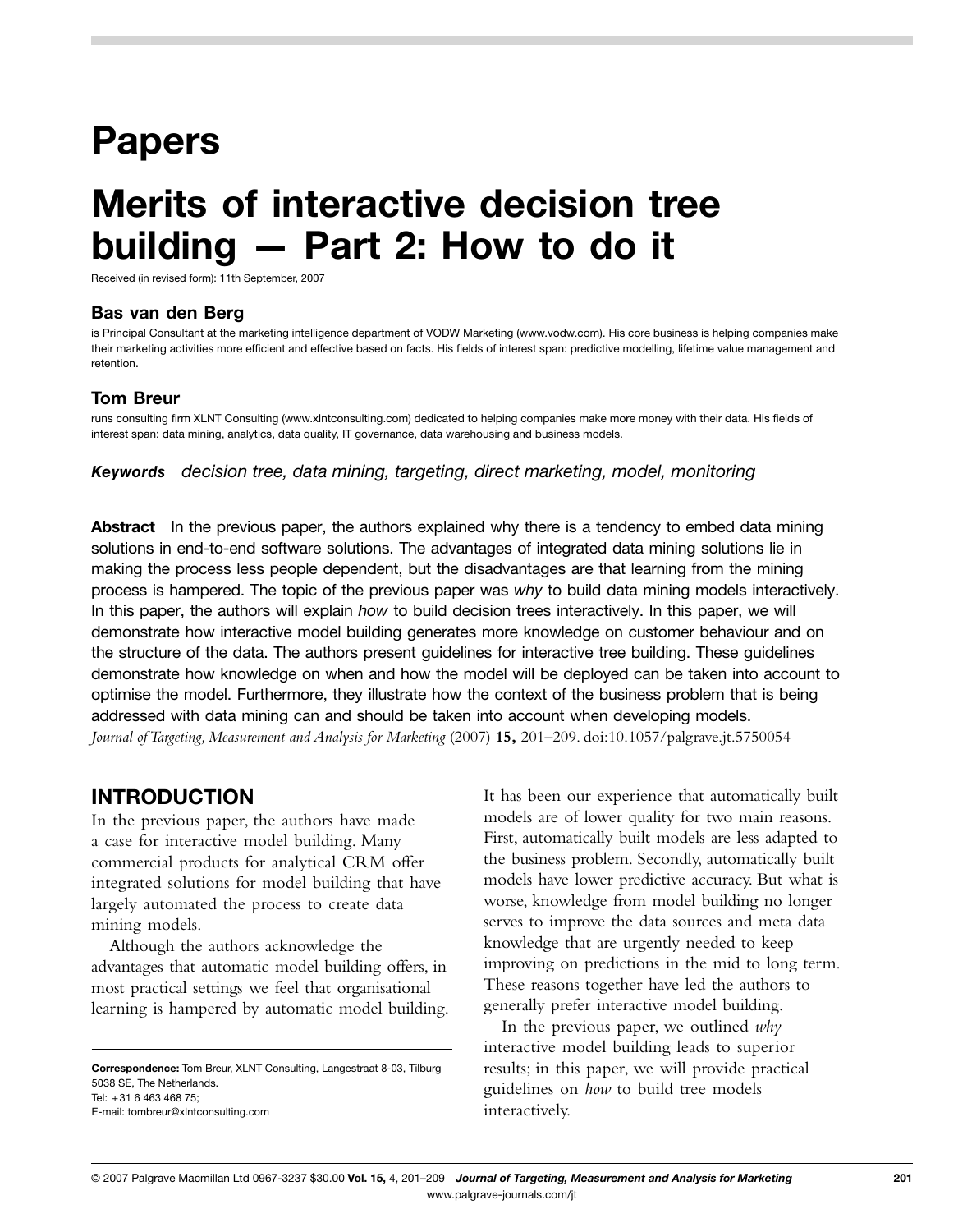# **AUTOMATIC VERSUS INTERACTIVE MODEL BUILDING**

The choice between automatic versus interactive model building can apply across many data mining algorithms. In essence, interactive model building is characterised by the miner overriding statistical parameters on the basis of previous experience, and thus inputting domain knowledge in the model-building process. These approaches are sometimes labelled 'model engineering'.

As an additional output from interactive model building, the miner gains additional insight into the data, and the business phenomenon one is modelling. Although the principles of interactive model building can pertain to many algorithms, in this paper the authors have chosen to provide guidelines specifically for decision tree building.

## **PRACTICAL GUIDELINES TO INTERACTIVE TREE BUILDING**

# **How to decide on a split**

Interactive tree building consists of carefully selecting and oftentimes moulding individual splits. Each splitting point in the tree is handled manually, one by one. In this section, we will describe practical guidelines that the authors have found useful for this process of interactive tree building. With some people, data mining has, or used to have, a poor reputation. Data mining was often associated with looking for patterns in the data in an exhaustive way that would then bring up spurious results. To deal with such risks, the mining set is split, at random, into three parts: the training, test and evaluation set. The training set is used to discover the splitting points in the data set. The test set is used to see how reliable the chosen splitting points are. The evaluation set is tucked away and never touched until one has decided on the final model. Since the actual performance of the final model as a whole is never estimated until it is completed, and then held against the evaluation set, these findings are expected to hold up in the population at large from which the evaluation set was drawn. Clearly, this hinges on the assumption that the mining set is representative of the population from which it is drawn.

We emphasise here that the success of interactive model building that allows the miner, at times, to override statistical evidence in the training data ultimately depends on the *experience* of the miner. Mining experience and insight into prevailing business constraints are the keys to success. A less experienced miner should be more cautious and conservative in moulding splits at will. Experience and judgment underpin these choices, in particular experience from evaluating previously deployed models. Without sufficient experience, one risks making poor choices and winding up with an interactively built model that performs worse in the real world than one that would have been automatically built.

This holds in particular when the size of the mining set is relatively small. In such cases, the miner is often asked to simply make the best of it, which could imply that there are insufficient data to set aside an evaluation set. Or sometimes even a testing set, which we label an emergency scenario, not to be recommended to the faint at heart. One then relies entirely on experience and domain knowledge of the miner.

# Minimising the loss function

When deciding on a split, the very first thing to look at is the value of the loss function (eg Chi-square, Gini index, Entropy, etc). The split with the lowest value is the first one to consider. It will be clear that the split with the lowest value for the loss function is the one that would have been chosen in an automatic tree-building mode. The magnitude of the loss function for consecutive splitting options should be assessed first. But besides the loss function there are additional factors to consider.

# Reliable splits

A split should be reliable. By this we mean that the effect of the explanatory variable on the target variable should be approximately equal between the train and the test set. If this is not the case, the miner is at serious risk of overfitting the data. The effect in the train set will then not generalise to other data sets, and such splits should be pruned.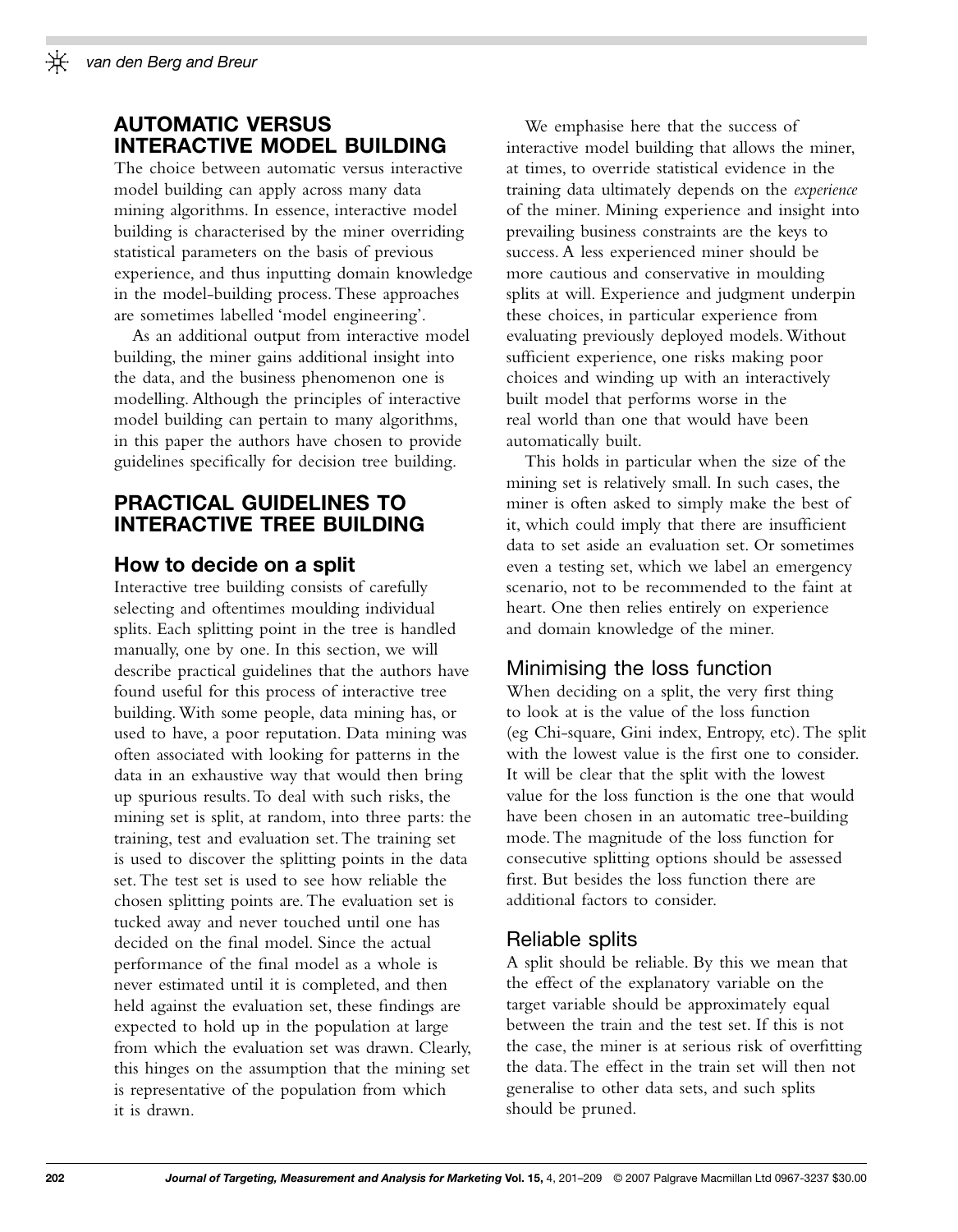In the undesirable case when there are not enough data to put aside a separate test and evaluation set (we labelled this an 'emergency scenario'), the following rule of thumb may be applied: the direction of the effect (increase / decrease) on the target variable should be the same *throughout the tree*. This rule of thumb precludes certain effects to be included (eg parabolic functions). Experience has shown that these kinds of effects risk overfitting the most.

## Searching for robust effects

A split should be robust. By this we mean that the effect of a variable should hold over time. This way, the model can be reused for subsequent campaigns with the same product. It will be clear that robustness cannot be determined from the mining set itself. Previous experience with monitoring models is the guide here. Robustness is not the same as reliability of a split. It is possible that on a given moment in time (eg during a stock recession), a certain split is reliable, but only for a short period of time. The robustness of a split is frequently characterised by the following two rules of thumb:

#### *1. Monotonic effects*

Effects should preferably be monotonically increasing or decreasing. A monotonic effect shows a steady increase or decrease in values of the target variable between adjacent leafs. In other words, for higher values of the predictor or splitting variable, the response variable shows a steady increase or decrease. Only in rare cases do robust effects come in the form of a quadratic function. In our experience, monotonic effects have proven to be the most robust. One reason for this is that if the apex of a hyperbole should move along the *x*-axis over time, this would result in a reversal of the effect as specified by the model. Clearly, this will cause the model to make very poor predictions. Besides this monotonic increase there may also be saturation effects. In these cases, after a monotonic rise a flattening out or even a decrease may set in (quadratic function). The explanation may be that for very high values of the explanatory variable, a substitute product for the one offered may become more appealing.

For information on balances, and moving averages (as derived for instance from transaction data), the effect should always show that an increase in the time window that is used to calculate averages should be associated with a monotonous increase or decrease in response. In the case of an increase in the number of transactions (an indication of activity), the response probability for an offer to take up electronic banking will rise. When more transactions in the previous month are associated with a higher response probability, one typically expects this same direction of effect for the number of transactions in the past 3, 6 and 12 months. Of course, the strength of the association can differ.

#### *2 Meaningful relations between variables*

The effects in the tree should be plausible to domain experts. For instance, in the case of a savings product, which variables show up frequently in predictive models for savings? What direction of effect do these variables tend to show when predicting acquisition of savings products? Experience within a given domain is paramount for determining which effects are plausible. Clearly, there is a tension here between finding obvious and trivial results that are of little value to the business, and peculiar but potentially interesting relations in the data. No textbook on data mining has been able to formulate general rules, yet, to single out such 'interesting' results. This might just be another domain where human expertise is not likely to be replaced by artificial intelligence in the foreseeable future.

Another way to use domain knowledge would be as input for deriving new variables. If, for instance, geographic location turns out to play an important role when predicting sales of mortgages, then maybe inferred information on how often people change address within each region proves to hold predictive power. In many cases, such variables first need to be 'constructed' ('feature extraction'), derived from indirectly existing information.

Rules of thumb to assess plausibility of effects:

When ownership of a certain product typically means that the chance of uptake —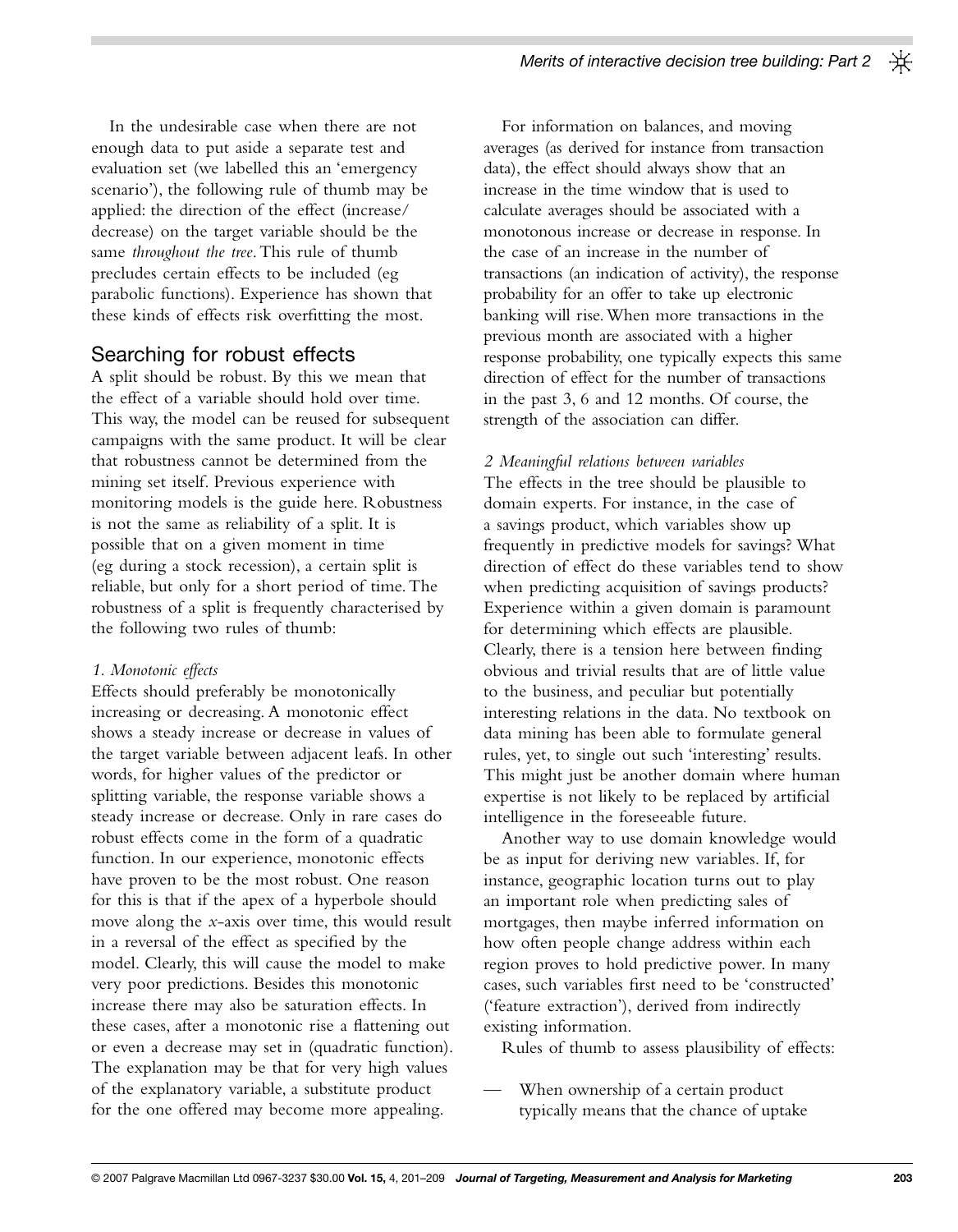of the target variable increases, one should consider whether this product appeals to a complementary need. For example, in the case of electronic banking services one could imagine that customers who own stock deposits (more active traders) would be more inclined to use this service. Reverse effects may exist, too. As an example, having a loan usually decreases the chance of response to acquire a savings product, because these two products seem to fulfil contradictory needs.

A general rule when judging the plausibility of effects is that domain experts should be able to provide some heuristic explanation of a discovered effect. This goes in particular for 'unexpected' results. Be weary of the fact, though, that there is often an explanation available for almost *any* effect, and sometimes even for the same effect in both directions (!).

## Number of respondents in a leaf

A split should contain sufficient respondents in each leaf. We consider five respondents the absolute minimum, 10 respondents as reasonable and more than 20 a 'perfect' situation by our standards. Bear in mind that for most statistical procedures there is no 'minimum lower bound' for the loss function to be calculated. Representativeness considerations, however, typically come into play at the tails of distributions. Clearly, when very few cases are involved, deciding on the exact cut-off between categories (the split point between two adjacent leafs) is subject to sample fluctuations (due to very low density of state space). Therefore, the authors prefer to choose a split with a somewhat less favourable value for the statistical loss function to establish more reliable values for the splitting point.

As an aside, if one of the classes holds few respondents, the Chi-square test as used in CHAID tools does not perform well (other loss functions operate differently). The asymptotic limit of the Chi-square test does not hold any longer. This may lead to erroneous use of test statistics, because candidate splits are typically

ordered on the basis of their *p*-value. The magnitude of the effect is overestimated in such cases and may cause erroneous choice of splitting variables. To our knowledge, no decision tree tool at the moment has 'the minimum number of respondents per class' as a default setting for building trees. This is a pity, as this would eliminate these types of error and possible overfitting of data. Currently, we are limited to the default setting 'minimum number of records per leaf', which is taken regardless of the distribution of the target variable. As described in section 'Reliable splits', splits in areas of state space with an extremely low density tend to be unreliable, and hence often show unacceptable differences between the train and the test set.

## Applicable cut-off point at deployment

When deciding on a split, one should take into account what percentage of the population will be targeted. A split only matters to the target group when one or more of the leafs fall within the group that will be targeted, and others outside. Hence, the child leafs from a split should end up to the left and right of the cut-off point. In such cases, the response percentage in the targeted group goes up and the response percentage in the deselected group goes down. When all leafs of a split fall within the targeted group or outside it, the split is of no value (at least not at *this* particular targeting depth).

#### How to deal with 'clusters' in the data

It is useful to balance the leaf sizes of a split. This applies in particular nearer the root node of the tree. When 50 per cent of the population will be targeted, it is much more important to 'disentangle' high up in the tree than if only 10 per cent of the population will be targeted. In the latter case, it would be more important to identify small sub-groups with a high response percentage. If you start looking for small groups when the target group will be 50 per cent of the population, then chances are that the model will display excellent lift for the first  $10-20$  per cent, and a poor lift for the rest. Experience has shown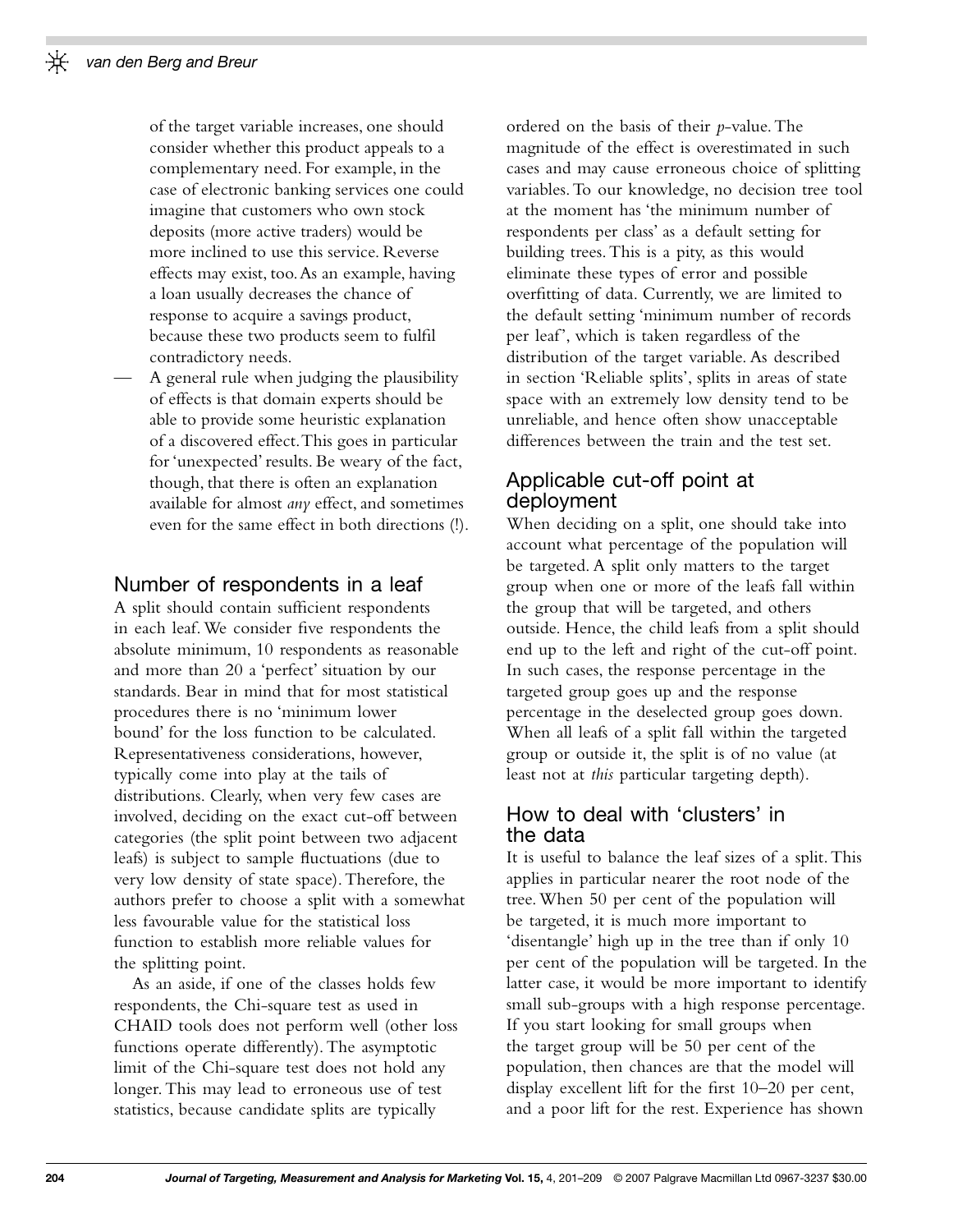that selecting small groups with a high response percentage early on in the tree (near the root node) tends to leave large groups later on in the tree that cannot effectively be split any more. Clearly, this does no good for the lift of the best 50 per cent. In such cases, it is sometimes better to choose some splits high in the tree that tend to break up the population, even if these appear to have less of an impact (locally!) on minimising the loss function.

## **Rearranging a split**

When a split with the lowest value on the loss function does not match the previous criteria, one can begin by rearranging $^1$  this split. As an example we will demonstrate how to create a monotonic split (Figure 1).

The result of this split is a branch with five leafs. The fourth and fifth leafs are quite small, however, and what is worse, the response frequency in the fourth leaf is higher than the fifth leaf. We can 'fix' this by merging the fourth and fifth leaf, and then let the tool recalculate the value of the loss function. It will then necessarily be lower than it was before. The result is shown in Figure 2.

What happens here is that we are willingly giving up some lift (in the training set!) at this particular split. By merging some leafs, we obtain a larger portion of the records arriving at this node. Therefore, we now have more 'options' for the candidate splitting variables at the *next* level. One very useful side effect of this 'evening out' of effects is that the interpretation of the tree becomes much easier. Another side effect of rearranging the split in this way is that the statistical power is higher when response frequencies of groups are compared during evaluation after the campaign has been rolled out.

# **Determining the 'stop' criterion**

If the rearranging procedure we described in section 'Rearranging a split' fails to create a satisfactory split for the variable with the best value on the loss function, the split with the second best value on the loss function will be considered. When this also does not lead to satisfactory results, then the next variable will be chosen, until eventually there are no more variables left to split a particular leaf. At that point, the tree simply stops growing. When all the splits in the tree are chosen in this manner, the model-building process stops by itself. The resulting tree then need not be tested. Basically, this has already been done, split by split. What remains to be done is to determine the expected predictive accuracy in the evaluation set.



**Figure 1**: Example of a split as it initially appears in the tree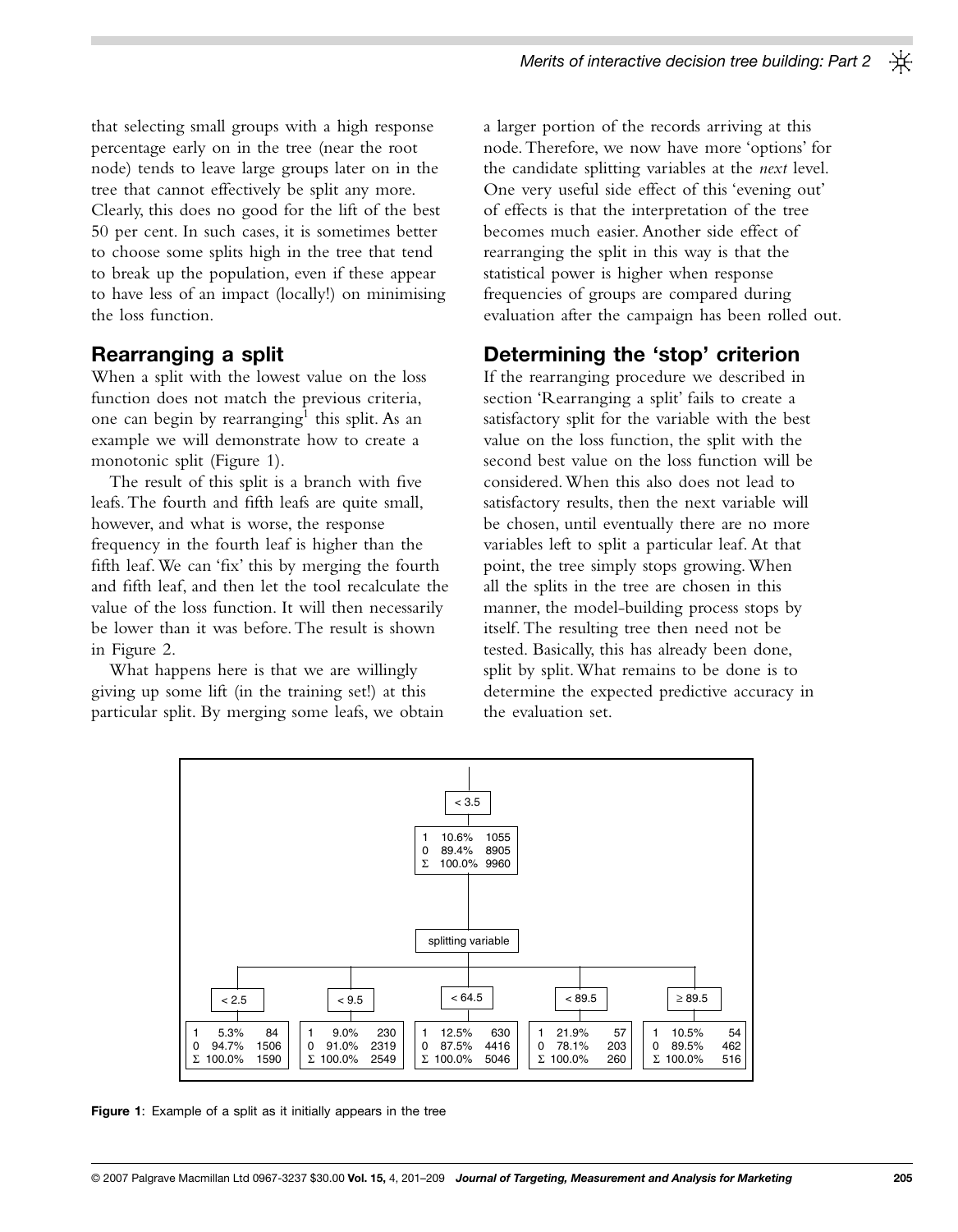

**Figure 2**: Result after rearranging the split

When a tree is built in automatic mode, the preset stop criterion will determine when the tree stops growing. In these cases, you may also 'test' the tree, but that process works quite differently. When you test an automatically built tree, you obtain response percentages for the chosen tree on the test set. If there appear large differences between response percentages in the train and test set, a variable can be removed, and basically the tree needs to be rebuilt from the ground up (or that sub branch pruned). Then you test again, repeating the same procedure. Note that in this automatic procedure, one might need to remove variables that can be usefully applied (when the splits are locally moulded) in a manual procedure. The function of testing in an automatic procedure works quite differently, and is much less effective.

## **Default settings**

What are the consequences of this interactive process for the default settings? How should they be set, and how do they play a role in the process? The most important default settings:

(1) *Minimum number of observations in a leaf*: 20. Like we mentioned before, a split should contain a sufficient number of respondents in all leafs. At least ten respondents is desirable. Respondents

and nonrespondents together should show at least 20 observations in each leaf.

- (2) *Number of observations needed for a split search*: 50. To wind up with two leafs, each with at least 20 observations (minimal leaf size), one needs more than 40 observations. Because a split into two groups of exactly 20 each would be rare, we set this number at 50. Fifty is not a practical number, however, for the entire interactive process, in particular higher up near the root of the tree. Preferably, this setting should change as one moves through the layers of the tree: higher numbers close to the root node, and smaller numbers down below. To our knowledge, current commercial tools require that this setting is fixed throughout the tree.
- (3) *Maximum number of classes from a split*: 5. Binary splits tend to grow more elaborate trees. We prefer a split on more categories: 5. This number will cause the tree to become ' wider' and therefore easier to 'read'. We feel that this allows the miner to input more of his domain knowledge in the tree-building process. Because of the extraneous demands that are set on the splits in the interactive process like we describe it, it is desirable not to choose this maximum number of classes too large. Otherwise, almost every split needs a lot of rework to make it match our criteria, and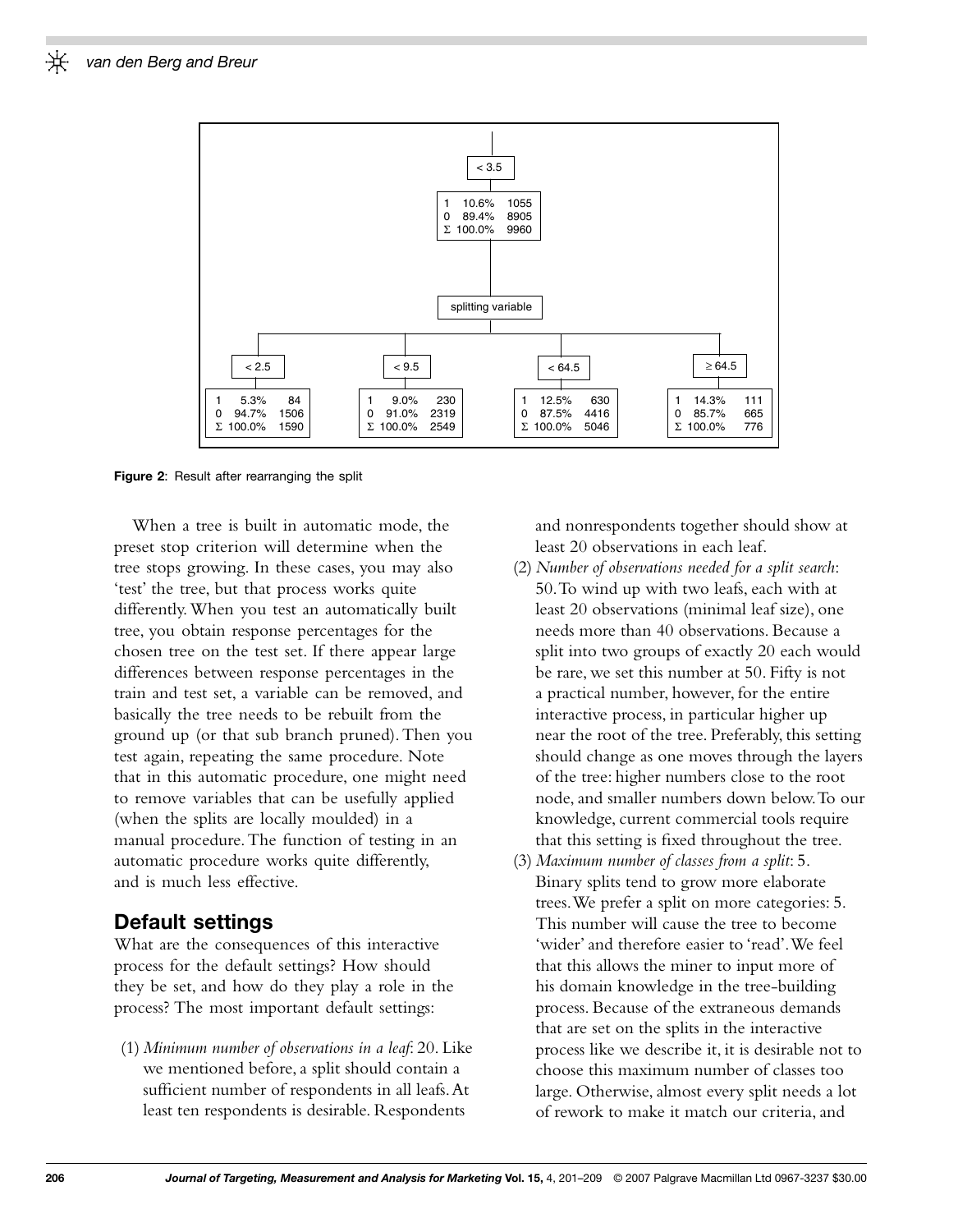the more the categories from a split, the more cumbersome this process becomes.

(4) *Maximum depth of the tree*: 10. In the aforementioned, we noted how the interactive tree-building process stops 'by itself'. We choose the value 10 just to set the minimum number high enough. Hence, a 'maximum depth of the tree' is not actually necessary. This is why we set this maximum to ten, a level that is rarely attained. Trees that are deeper than this become very difficult to comprehend.

For the above-mentioned default settings, in particular the first and third are used to determine the best split on the basis of the loss function. The second and fourth criteria are deliberately chosen wide enough to allow splitting of leafs until one runs out of observations or splitting variables.

# **Making model predictions**

After the final model has been chosen, this model now needs to be applied on the third portion of the initial mining data: the evaluation set. This portion of the data has so far never been touched or considered in the model-building process. After the model has been scored on the evaluation set, the miner can give reliable, unbiased estimates of the actual response prediction. Given these response prognoses, a rational allocation decision for the marketing budget can be made, based on ROI calculations per segment. Only segments with a positive Net Present Value should be contacted.

#### **Rearranging segments for better model monitoring**

In our previous paper, we briefly touched upon a procedure we have used to enhance model monitoring. When there are many small segments, this makes it difficult to come up with statistically powerful and reliable evaluations after the campaign has been rolled out. This is because the evaluation ought to be performed on a random group, and commercial pressure will be to keep this as small as possible because the expected response in this random group will be lower than the target group. More about this in another paper by Breur.<sup>2</sup>

The procedure we use for decision trees (or other segmented modelling techniques) works as follows: a new data set is created where segment number as derived from the first stage model is appended to every record, alongside the response variable. Then a *new* tree model is built, with *only* the segment number as a predictor for the target variable. What is accomplished by this two-stage approach is that nonadjacent leafs from the tree will be 'merged' in the final tree on the basis of statistical criteria that will determine whether their response frequencies are sufficiently similar. The outcome from this second stage model is a model with fewer, but larger segments. This second stage merging of tree segments serves to facilitate model monitoring and enhances statistical power when the model needs to be evaluated after the campaign.

# **Checking of the segment distributions at scoring time**

The final model will be deployed on the run-time population. Every customer in the population will be attributed to a model segment, and a corresponding response prognosis. On the basis of these scores and a chosen threshold, the size of the target group is determined.

After the population has been scored, it is good practice to check the distribution of the segments to see whether the relative size of the segments at scoring time (still) matches the expected distribution on the basis of the mining set. If the miner finds unacceptable differences in the segment distributions here, there might be two plausible explanations:

- Either the population has begun 'drifting', meaning that the relationships that were found at the time the mining set was assembled no longer hold in the current population at large, —
- Or there might be a data quality issue, in which case this needs to be researched and corrected. —

In the former case, the business is faced with a quandary: apply a sub-optimal model and face disappointing response rates, or perform rework and scrap to come up with an entirely new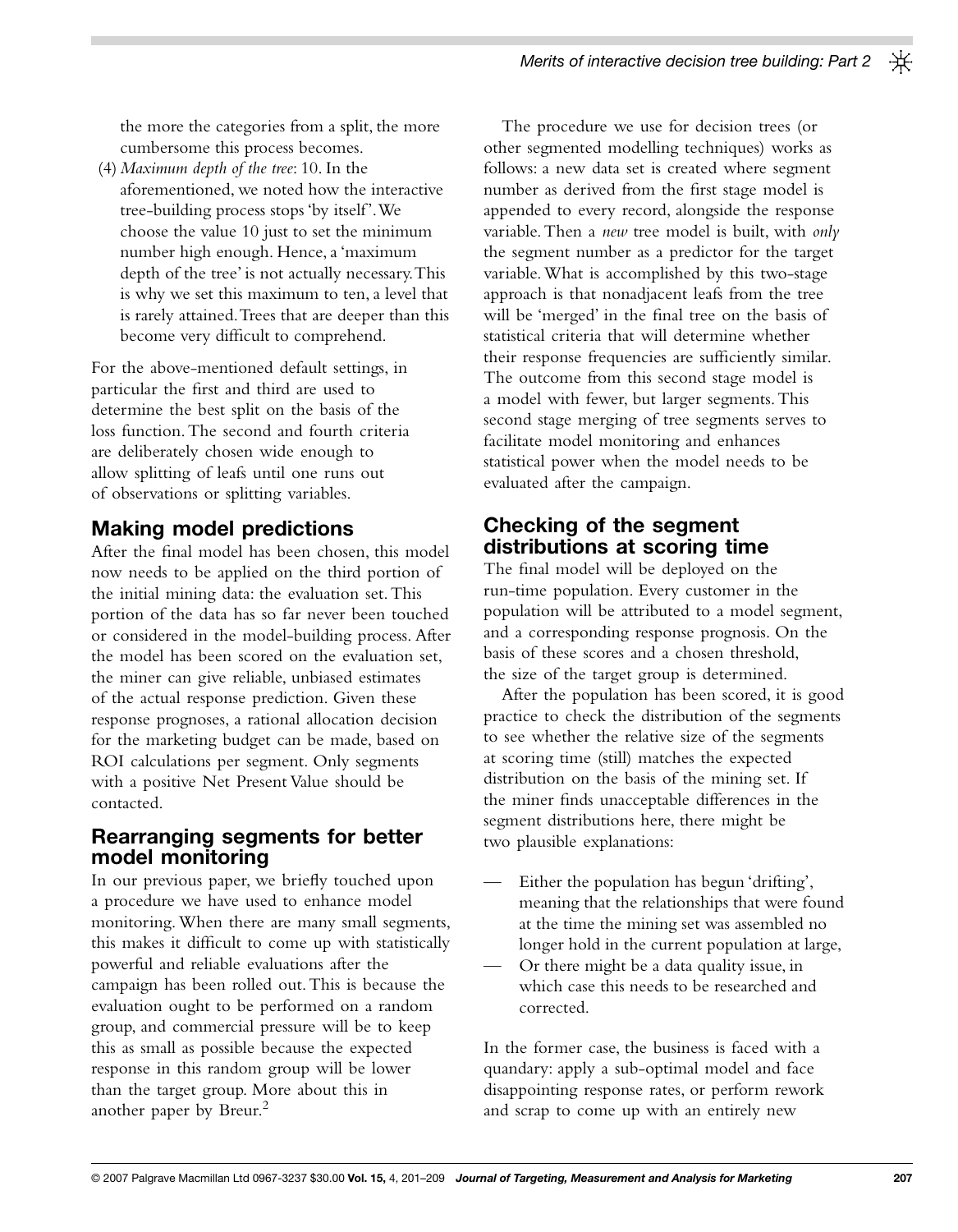model, if this is at all possible and feasible within the given timelines. It is much better to have this difficult discussion *before* the campaign, rather than afterwards. If it turned out to be a data quality issue, fix the problem, deploy the model again and roll out.

## **SUMMARY**

The advantages of interactive decision tree building that we see are:

- The use and generation of domain knowledge is stimulated. On the input side, domain knowledge can be used as an input for the model-building process. On the output side, new knowledge on customer behaviour and the data is gained. It is in particular this ' output knowledge', the knowledge gained from model building, that holds the most promise in deriving new variables ('feature extraction'). These newly derived variables are quintessential in working towards more accurate predictive models in the mid to long term. —
- Interactively built trees are easier to interpret, and therefore they are more insightful. The substantive interpretation of a data mining model is of paramount importance in getting support for its use, and in creating useful new insights that can move the business forward. —
- Interactively built trees are easier to test when deployed. When carefully matched to the business situation, they will have been designed with monitoring in mind. Therefore, testing how the model keeps performing when it is being reused should be straightforward, and statistically powerful. —
- The chosen splits are better tuned to the business problem, and the model meets the requirements of the data mining problem better. Considerations like at what targeting depth the model should perform best have been taken into account when the model was built. The trade-off between short-term maximum lift and long-term performance of the model has been considered. As such, the 'right' model for this business problem has been generated. —
- Possible errors in the model-building process are detected earlier on. Databases are known to contain errors, anomalies and sampling variations. An adept miner will be aware of this, and will minimise the chances that 'a' particular data set pulls such tricks on him. Let the data speak, yes, but do not let them fool you. —
- The predictive quality of the model/scoring code is better. This does not necessarily translate into higher prognoses. It may also be that prognoses are somewhat lower, but remain valid for a longer period of time. —

These advantages of interactive tree building, in our mind, generally outweigh the advantages of the automatic model-building process.

Oftentimes, the splits that are chosen on the grounds mentioned above are not the splits with the lowest value in terms of the loss function that should be minimised. But the loss function is only *one* possible criterion to evaluate, and as such only operates on this particular split. Keep in mind that there is never 'one right model', but instead there are always several possible models. By merely choosing a different split variable at the first level, one can return a tree with completely different variables. Most often, the predictions from these two trees (apparently completely different models) are nonetheless very highly correlated.

What counts is how successful the *entire* tree is in minimising the loss function, and how accurate this tree will turn out to be *over its entire lifetime*. By their nature, decision tree algorithms are extremely 'short-sighted': they only consider statistics on the particular split at hand. The criteria mentioned above take other factors into account besides the loss function, like looking at the entire tree and taking business constraints (eg targeting depth, model monitoring) into consideration when deciding on 'the best tree'.

#### **Reference and Note**

- 1 Rearranging here refers to changing the distribution among leafs .
- 2 Breur, T. (2007) 'How to evaluate campaign response The relative contribution of data mining models and marketing execution', *Journal of Targeting*, *Measurement and Analysis for Marketing*, Vol. 15, No. 2, pp. 103-112.